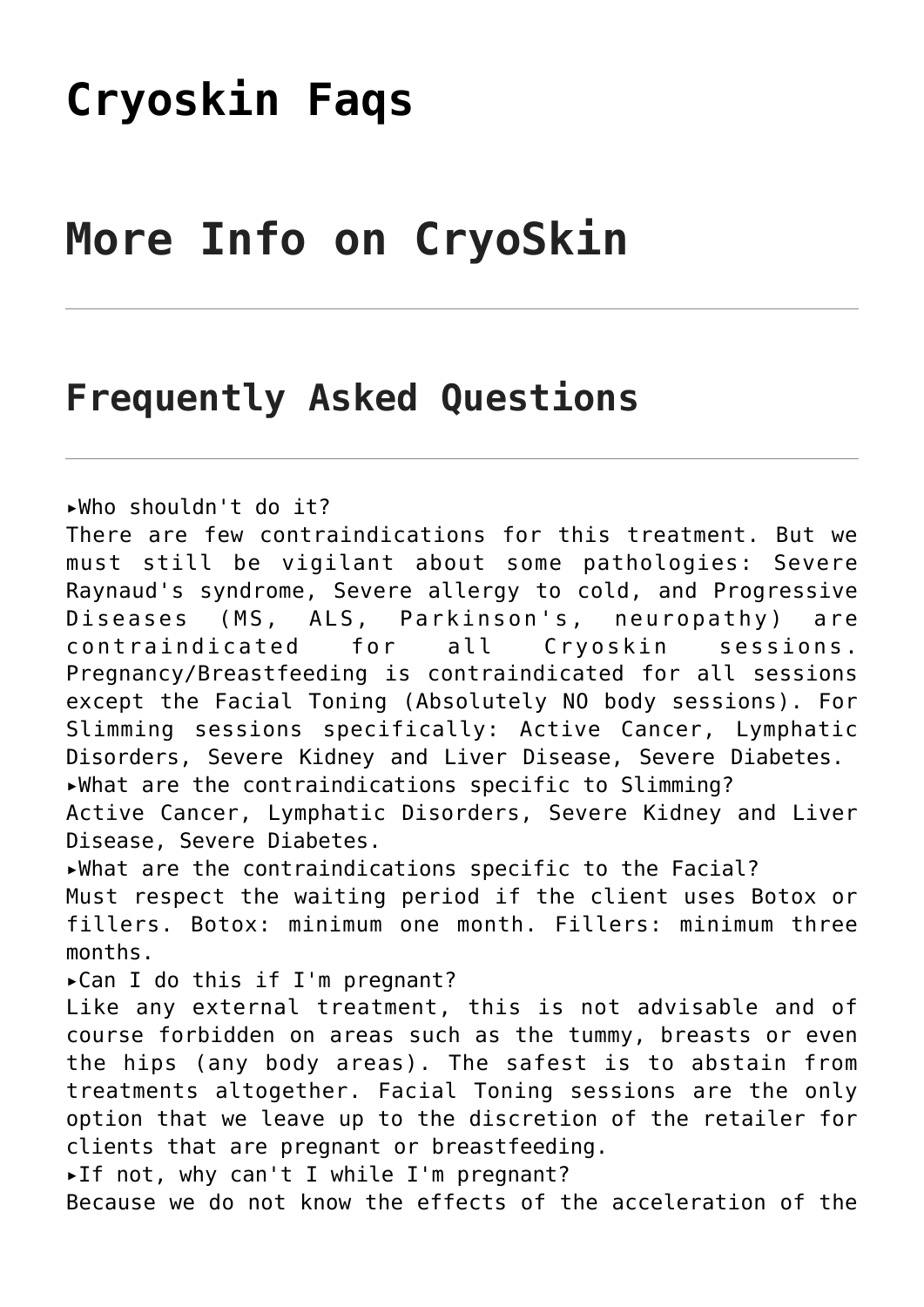local metabolism on the fetus.

▸What are the side effects?

There are few. Sometimes localized redness that disappears after a few hours. Sometimes some local pain that rarely exceeds 2 to 3 hours. There may also be some itching without consequences and often due to the reactions of certain cosmetic products used by clients. Hence it is good to ask clients to not use anything (i.e. strong lotions) before coming to do the treatment because some products can crystallize to the cold and cause discomfort. The risks concern only people with contraindications mentioned above and remain minor and temporary.

▸Is there a certain person who is best suited for this treatment?

The best body profile are clients that are not "fat" or overweight. The treatment is not for clients requiring weight loss but rather for the vast majority of those who have unsightly cellulite or fatty areas (often due to poor diet, poor lifestyle or a static workplace, for example).

▸Is there a minimum age for this treatment? Why?

The treatment is not recommended for children. It is not a problem for adolescents of age 15 or older. This is because until puberty is complete cartilage is still building. All other contraindications listed above.

▸Is there anyone you would advise not doing it for other reasons? i.e. Just won't work for them?

There are few failures. But sometimes some body types and metabolisms do not give the expected results. It is also very often observed that these partial failures are due to very poor diet/lifestyle or to undeclared medical conditions.

▸If there a specific BMI (Body Mass Index) range where this works most effectively?

We don't treat people classed as "Obese". It is too difficult to reach the whole area and if we work on a space too long or too large their liver and kidney wont be able to process that level of waste. Obese people are advised to diet first. "Obese" is usually BMIs over around 35 - but we will use our discretion based on the fact that we are only able to treat a certain size area which is about half a sheet of A page.

▸Are clients able to do this treatment after other Cryotherapy sessions?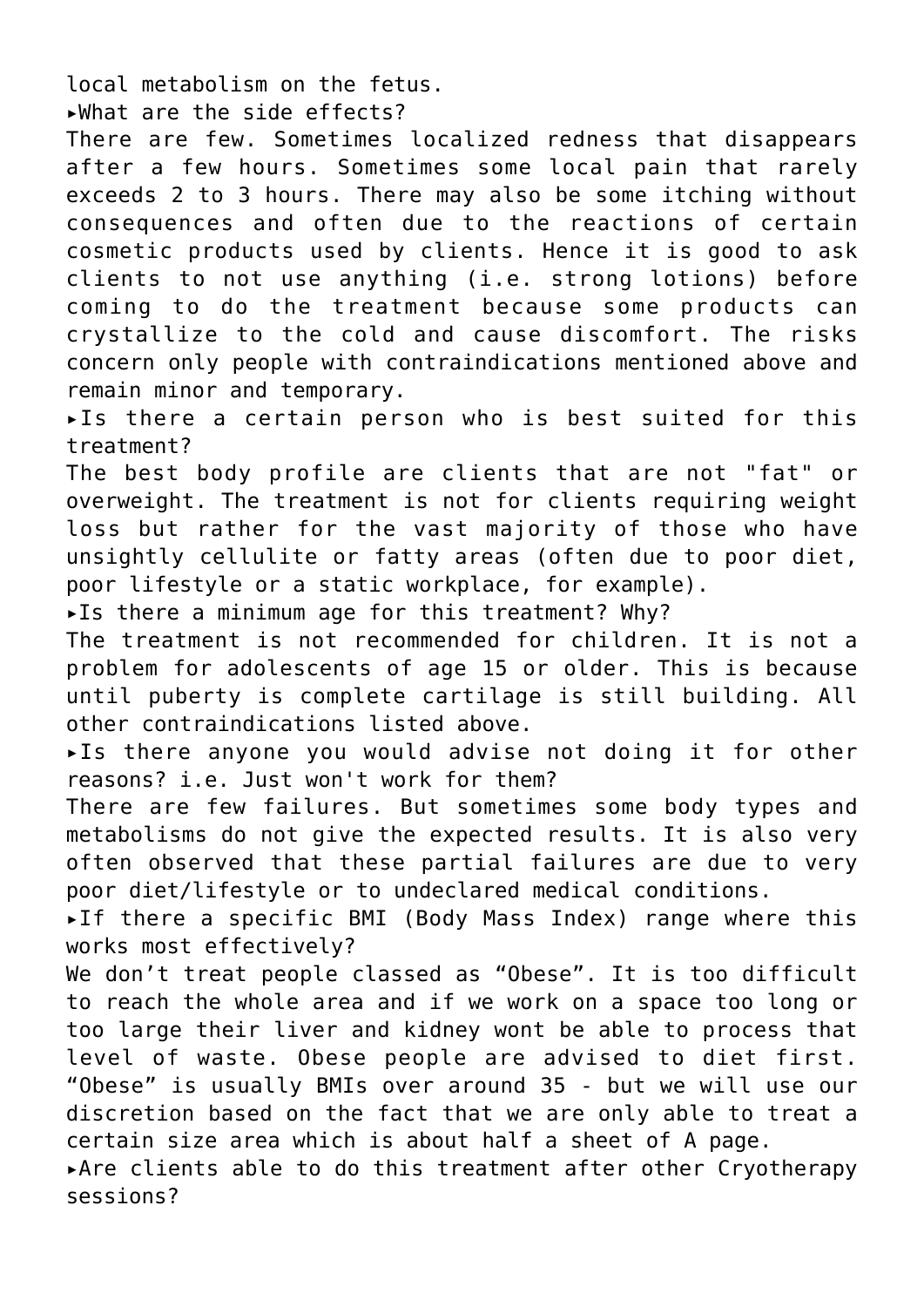Technically, they are able to do cryotherapy on the same day. However, we still recommend that clients wait until the next day to avoid potential overexposure to the cold on localized areas and subsequent discomfort for the client. ▸How long do clients need to wait between Coolsculpting and Cryoskin, or any other cryo treatment? Minimum of one month. ▸Do we treat people with lipomas? Out of precaution, we don't treat lipomas directly and no effective results have been shown for their treatment with Cryoskin. ▸Can I get this treatment if I have Tattoos? Yes. ▸Can I get treatment while Breastfeeding? Yes, but never with any body sessions. Only with Facial Toning. ▸Can I get treatment if I am undergoing IVF? Yes. ▸Is it okay to treat people who have an open wound? No…… Unless you cover the wound with some sort of plaster. The reason for this is not to pass bodily fluid onto the Wand. If you cover the wound then treat through the cover, the treatment should help healing due to increased blood flow to the area. ▸Is it okay to treat people after wax/laser hair removal? It's best to wait 1 week after these treatments to make sure the treated areas are fully healed and bodily fluid won't be transferred. ▸Can I get treatment after other non-invasive dermatological procedures? (i.e. Hydrofacial, etc) *- please note this does not include Botox or fillers.* Yes, all other dermatological technologies are compatible with the Cryoskin. The Cryoskin can be easily combined with popular treatments like the Hydrofacial, while respecting the 72 hour wait period. ▸20. Why is this effective for Cellulite? The treatment causes vasoconstriction then vasodilation in the blood vessels. This increases blood flow which results in increased Collagen and Elastin production. Collagen helps to break down Cellulite.